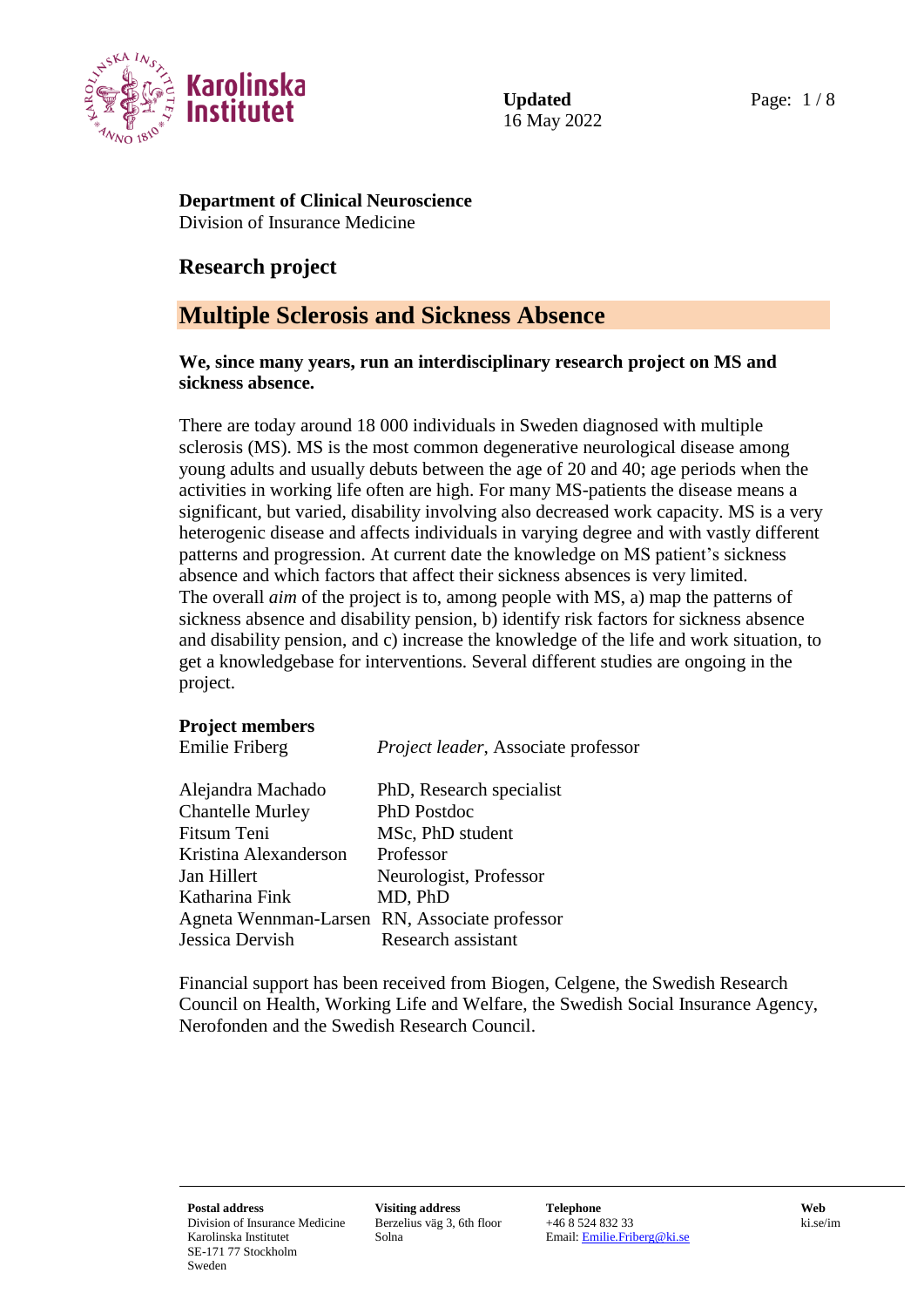

#### **Publications**

#### **PhD thesis**

- 1. Murley C. Work disability, economic situation, and societal costs of multiple sclerosis in Sweden. Karolinska Institutet, Division of Insurance Medicine 2022.
- 2. Wiberg M. Development of income following sickness absence from the workplace or long-term unemployment, and among individuals with Multiple Sclerosis. Karolinska Institutet, Division of Insurance Medicine 2017.

# **Articles in international peer reviewed scientific journals**

- 1. Tinghög P, Wiberg M, Glaser A, Kjeldgård L, Hillert J, Alexanderson K. High prevalence of sickness absence and disability pension among multiple sclerosis patients; a nationwide population-based study. Multiple Sclerosis Journal 2013; 19(14):1923-1930.
- 2. Tinghög P, Björkenstam C, Carstensen J, Jansson C, Glaser A, Hillert J, Alexanderson K. Co-morbidities increase the risk of disability pension among MS patients: A population-based nationwide cohort study. BMC Neurology 2014; 14:117.
- 3. Brenner P, Alexanderson K, Björkenstam C, Hillert J, Jokinen J, Mittendorfer-Rutz E, Tinghög P. Psychiatric diagnoses, medication and risk for disability pension in multiple sclerosis patients; a population-based register study. PLOS ONE 2014;9(8):e104165.
- 4. Wiberg M, Friberg E, Stenbeck M, Alexanderson K, Norlund A, Hillert J, Tinghög P. Sources and level of income among individuals with multiple sclerosis compared to the general population: A nationwide population-based study. Multiple sclerosis journal 2015; 21(13):1730-41.
- 5. Björkenstam C, Alexanderson K, Wiberg M, Hillert J, Tinghög P. Heterogeneity of sickness absence and disability pension trajectories among individuals with MS. Multiple Sclerosis Journal 2015;1:1-11.
- 6. Björkenstam C, Tinghög P, Brenner P, Mittendorfer-Rutz E, Hillert J, Jokinen J, Alexanderson K. Is disability pension a risk indicator for future need of psychiatric healthcare or suicidal behavior among MS patients- a nationwide register study in Sweden? BMC Psychiatry 2015;15(1):286.
- 7. Kavaliunas A, Wiberg P, Tinghög P, Glaser A, Gyllensten H, Alexanderson K, Hillert J. Earnings and financial compensation from social security systems correlate strongly with disability for multiple sclerosis patients. PLOS ONE 2015;10(12):e0145435.
- 8. Brenner P, Mittendorfer-Rutz E, Jokinen J, Alexanderson K, Hillert J, Tinghög P. Prescribed psychiatric medication among multiple sclerosis patients before and after disability pension; a register study with matched controls. Social Psychiatry and Psychiatric Epidemiology. 2016:51(7)1047-54. DOI 10.1007/s00127-016-1234-3.
- 9. Chruzander C, Ytterberg C, Widén Holmqvist L, Alexanderson K, Tinghög P, Hillert J, Johansson S. Longitudinal changes in sickness absence and disability pension, and associations between disability pension and disease-specific and contextual factors and functioning, in people with multiple sclerosis. Journal of the Neurological Sciences. 2016:367;319-25.
- 10. Ernstsson O, Gyllensten H, Alexanderson K, Tinghög P, Friberg E, Norlund A. Cost of Illness of Multiple Sclerosis - A systematic review. Plos One. 2016(7)11.e0159129.
- 11. Gyllensten H, Wiberg M, Alexanderson K, Hillert J, Tinghög P. How does work disability of patients with MS develop before and after diagnosis? A nationwide cohort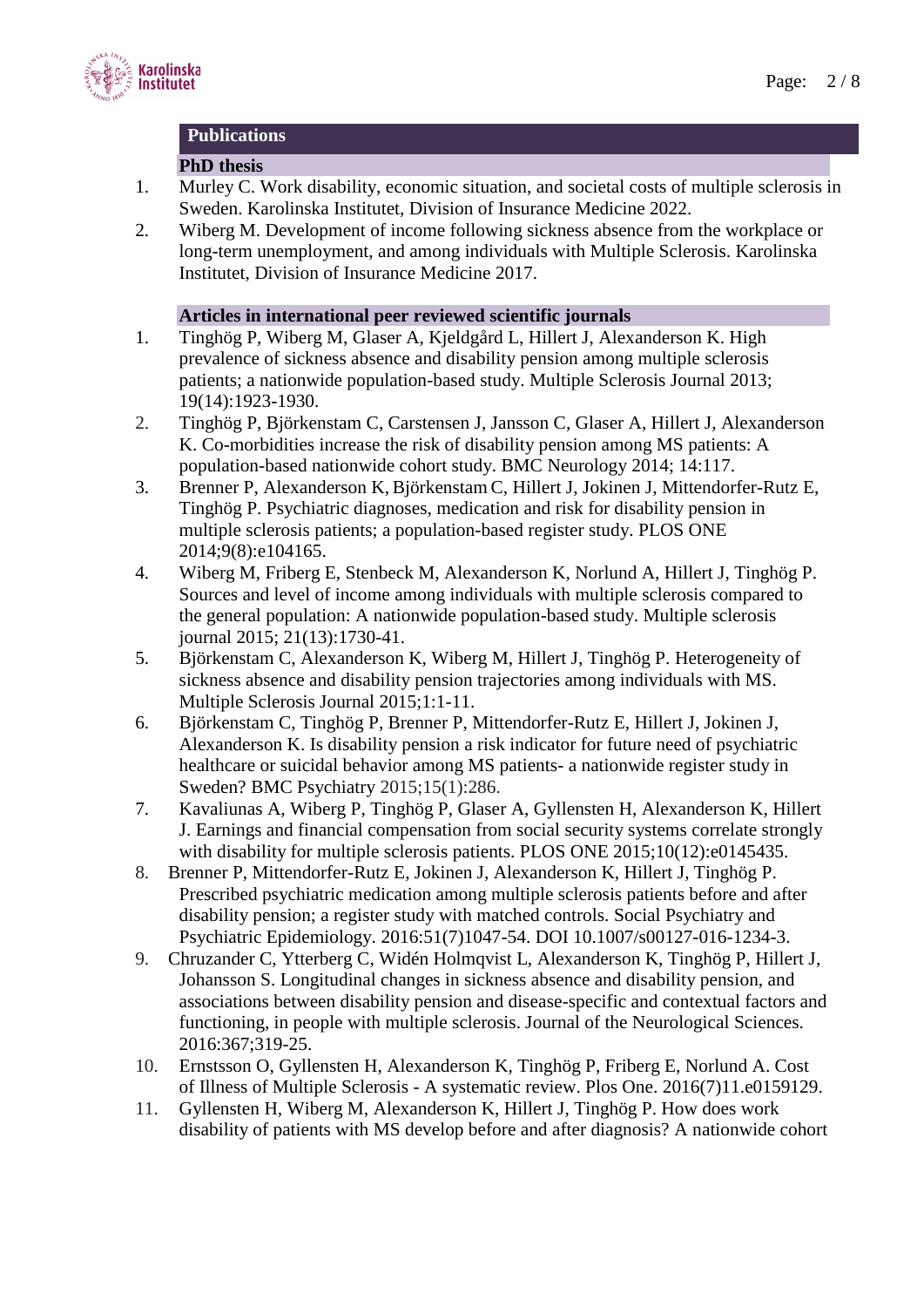

study with a reference group. BMJ Open 2016;6**:**e012731 (http://dx.doi.org/10.1136/ bmjopen-2016-012731).

- 12. Kavaliunas A, Manouchehrinia A, Danylaite Karrenbauer V, Gyllensten H, Glaser A, Alexanderson K, Jan Hillert. J. Income in Multiple Sclerosis Patients with Different Disease Phenotypes. PlOS ONE. 2017. 12(1)e0169460
- 13. Ernstsson O, Tinghög P, Alexanderson K, Hillert J, Burström K. The external validity of mapping MSIS-29 on EQ-5D among individuals with multiple sclerosis in Sweden. MDM Policy & Practice. 2017:2(1):1-9.
- 14. Kavaliunas A, Danylaite Karrenbauer V, Gyllensten H, Manouchehrinia A, Glaser A, Olsson T, Alexanderson K, Hillert J. Cognitive function is a major determinant of income among multiple sclerosis patients in Sweden acting independently from physical disability. Multiple Sclerosis Journal. 2017. DOI: 10.1007/s10198-017-0894- 6.
- 15. Gyllensten H, Wiberg M, Alexanderson K, Norlund A, Friberg E, Hillert J, Ernstsson O, Tinghög P. Costs of illness of multiple sclerosis in Sweden: a population-based register study of people of working age. Eur J Health Econ. 2017. Doi 10.1007/s10198-017-0894-6
- 16. Gyllensten H, Wiberg M, Alexanderson K, Friberg E, Hillert J, Tinghög P. Comparing costs of illness of multiple sclerosis in three different years: A population-based study. Multiple Sclerosis Journal. 2017. http://journals.sagepub.com/doi/pdf/10.1177/1352458517702549
- 17. Murley C, Mogard O, Wiberg M, Alexanderson K, Karampampa K, Friberg E, Tinghög P. Trajectories of disposable income among people of working ages diagnosed with multiple sclerosis: a nationwide register-based cohort study in Sweden 7 years before to 4 years after diagnosis with a population-based reference group. BMJ Open. 2018. 8(5): e020392. DOI: 10.1136/bmjopen-2017-020392.
- 18. Gyllensten H, Kavaliunas A, Alexanderson K, Hillert J, Tinghög P, Friberg E. Costs and quality of life by disability among people with multiple sclerosis: a register-based study in Sweden. Multiple Sclerosis Journal – Experimental, Translational and Clinical. 2018. 4(3): 2055217318783352.
- 19. Murley C, Yang F, Gyllensten H, Alexanderson K, Friberg E. Disposable income trajectories of working-aged individuals with diagnosed multiple sclerosis. Acta Neurologica Scandinavica. 2018. 138(6) 400-499. DOI: 10.1111/ane.13001.
- 20. Kavaliunas A, Tinghög P, Friberg E, Olsson T, Alexanderson A, Hillert J, Danylaite Karrenbauer V. Cognitive function predicts work disability among multiple sclerosis patients. Multiple Sclerosis Journal – Experimental, Translational and Clinical. 2019. doi:10.1177/2055217318822134
- 21. Gyllensten H, Kavaliunas A, Murley C, Alexanderson K, Hillert J, Tinghög P, Friberg F. Costs of illness progression for different multiple sclerosis phenotypes: A population-based study in Sweden. Multiple Sclerosis Journal – Experimental, Translational and Clinical. 2019. https://doi.org/10.1177/2055217319858383.
- 22. Wiberg M, Murley C, Tinghög P, Alexanderson K, Palmer E, Hillert J, Stenbeck M, Friberg E. Earnings among people with multiple sclerosis compared to references, in total and by educational level and type of occupation: a population-based cohort study at different points in time. BMJ Open. 2019. http://dx.doi.org/10.1136/bmjopen-2018-024836.
- 23. Karampampa K, Gyllensten H, Yang F, Murley C, Friberg E, Hillert J, Alexanderson K. Healthcare, sickness absence, and disability pension cost trajectories in the first five years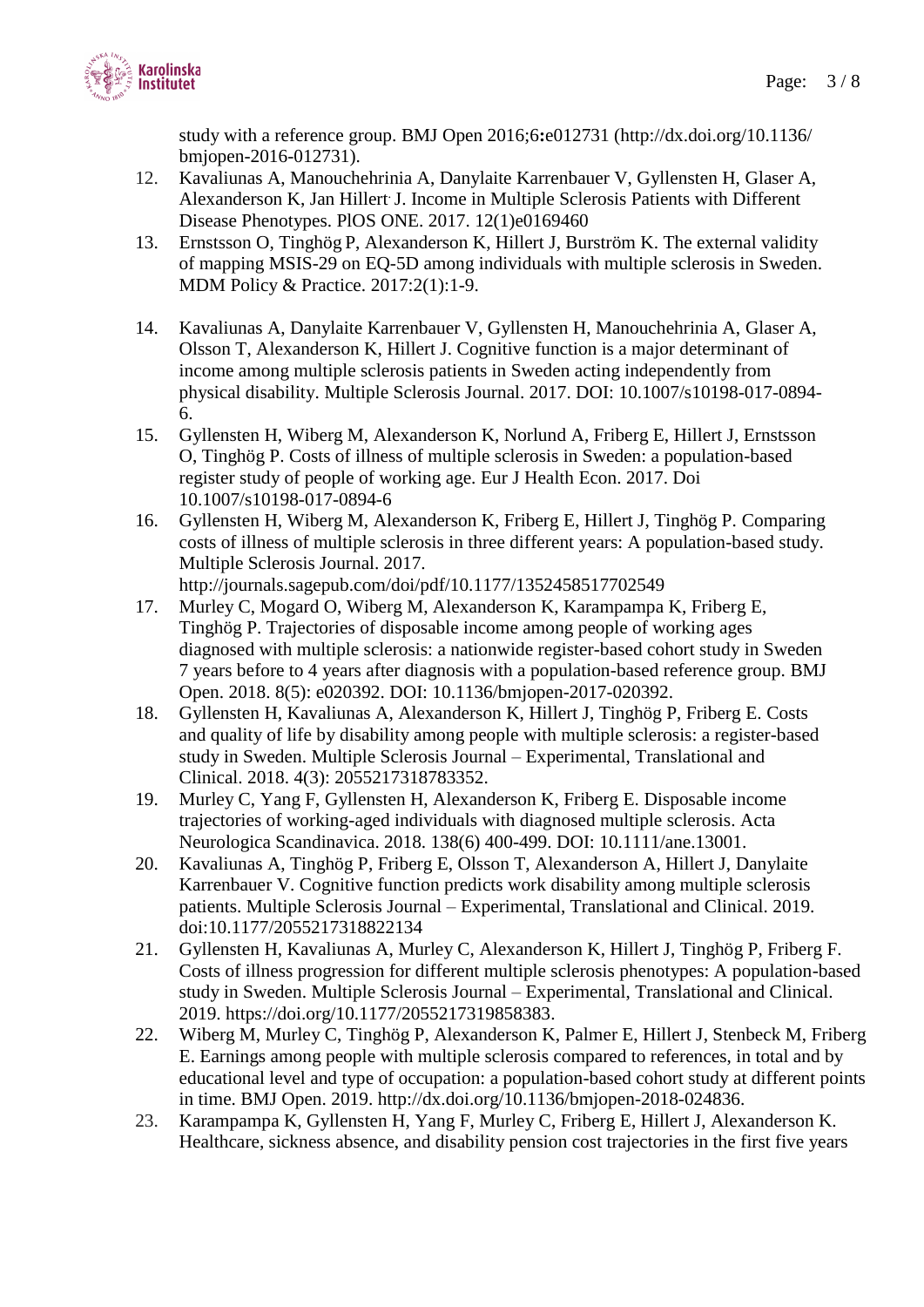

after diagnosis with Multiple Sclerosis: a prospective register-based cohort study in Sweden. PharmacoEconomics Open. 2019. [https://doi.org/10.1007/s41669-019-0150-3.](https://doi.org/10.1007/s41669-019-0150-3)

- 24. Murley C, Friberg E, Hillert J, Alexanderson K, Yang F. Validation of multiple sclerosis diagnoses in the Swedish National Patient Register. European Journal of Epidemiology. 2019. doi.org/10.1007/s10654-019-00558-7
- 25. Karampampa K, Gyllensten H, Yang F, Murley C, Friberg E, Hillert J, Alexanderson K. Healthcare, sickness absence, and disability pension cost trajectories in the first five years after diagnosis with Multiple Sclerosis: a prospective register-based cohort study in Sweden PharmacoEconomics – Open 2020;4(1):91-103
	- 26. Buetepage, G, Esawi A, Alexanderson K, Friberg E, Murley C, Hillert J, Karampampa K Cost-of-illness trajectories among people with multiple sclerosis by co-morbidity: a register-based prospective study in Sweden Multiple Sclerosis Journal: Experimental, Translational and Clinical 2020 23;6(4):2055217320968597.
	- 27. Murley C, Karampampa K, Alexanderson K, Hillert J, Friberg E. Diagnosis-specific sickness absence and disability pension before and after multiple sclerosis diagnosis: An 8 year nationwide longitudinal cohort study with matched references. Mult Scler Relat Disord. 2020 Jul;42:102077
- 28. Murley C, Tinghög P, Karampampa K, Hillert J, Alexanderson K, **Friberg E** *[Types of](https://pubmed.ncbi.nlm.nih.gov/33376161/)  [working-life sequences among people recently diagnosed with multiple sclerosis in Sweden:](https://pubmed.ncbi.nlm.nih.gov/33376161/)  [a nationwide register-based](https://pubmed.ncbi.nlm.nih.gov/33376161/) cohort study.* British Medical Journal Open. 2020;10(12):e039228.
- 29. McKay K, Friberg E, Razaz N, Alexanderson K, Hillert J. Long-term socioeconomic outcomes associated with pediatric-onset multiple sclerosis: A nationwide prospective register-based study. JAMA Neurology 2021 Apr 1;78(4):478-482.
- 30. Murley C, Tinghög P, Alexanderson K, Hillert J, Friberg E, Karampampa K. Cost-of illness progression before and after diagnosis of multiple sclerosis: a nationwide register-based cohort study in Sweden of people newly diagnosed with multiple sclerosis and a populationbased matched reference group. Pharmacoeconomics. 2021 Jul;39(7):835-851.
- 31. Bosma A, Murley C, Aspling J, Hillert J, Schaafsma F, Anema J, Boot C.RL, Alexanderson K, Machado A, Friberg E, Trajectories of sickness absence and disability pension days among people with multiple sclerosis by type of occupation. Multiple Sclerosis Journal 2021 Oct 6;13524585211048759.
- 32. Karampampa K, Gyllensten H, Murley C, Alexanderson K, Kavaliunas A, Olsson T, Manouchehrinia A, Hillert J, Friberg E. Early vs. late treatment initiation in multiple sclerosis and its impact on cost of illness: a register-based prospective cohort study in Sweden. Mult Scler J Exp Transl Clin . 2022 Apr 24;8(2):20552173221092411.

## **Articles in Swedish scientific journals**

- 1. Tinghög P, Hillert P, Kjeldgård L, Wiberg M, Glaser A, Alexanderson K. Stor brist på kunskap om sjukfrånvaro bland personer med MS. Neurologi i Sverige. 2013; Nr 4: 24- 7.
- 2. Wiberg M, Friberg E, Tinghög P, Alexanderson K. Inkomstkällor för patienter med MS. BESTPRACTICE, Multipel Skleros. 2015;12:26-30.
- 3. Gyllensten H, Alexanderson K, Hillert J, Tinghög P. Mönster i sjukfrånvaro före och efter MS-diagnos. BESTPRACTICE, Multipel Skleros. March 2017: 5(18);14-16.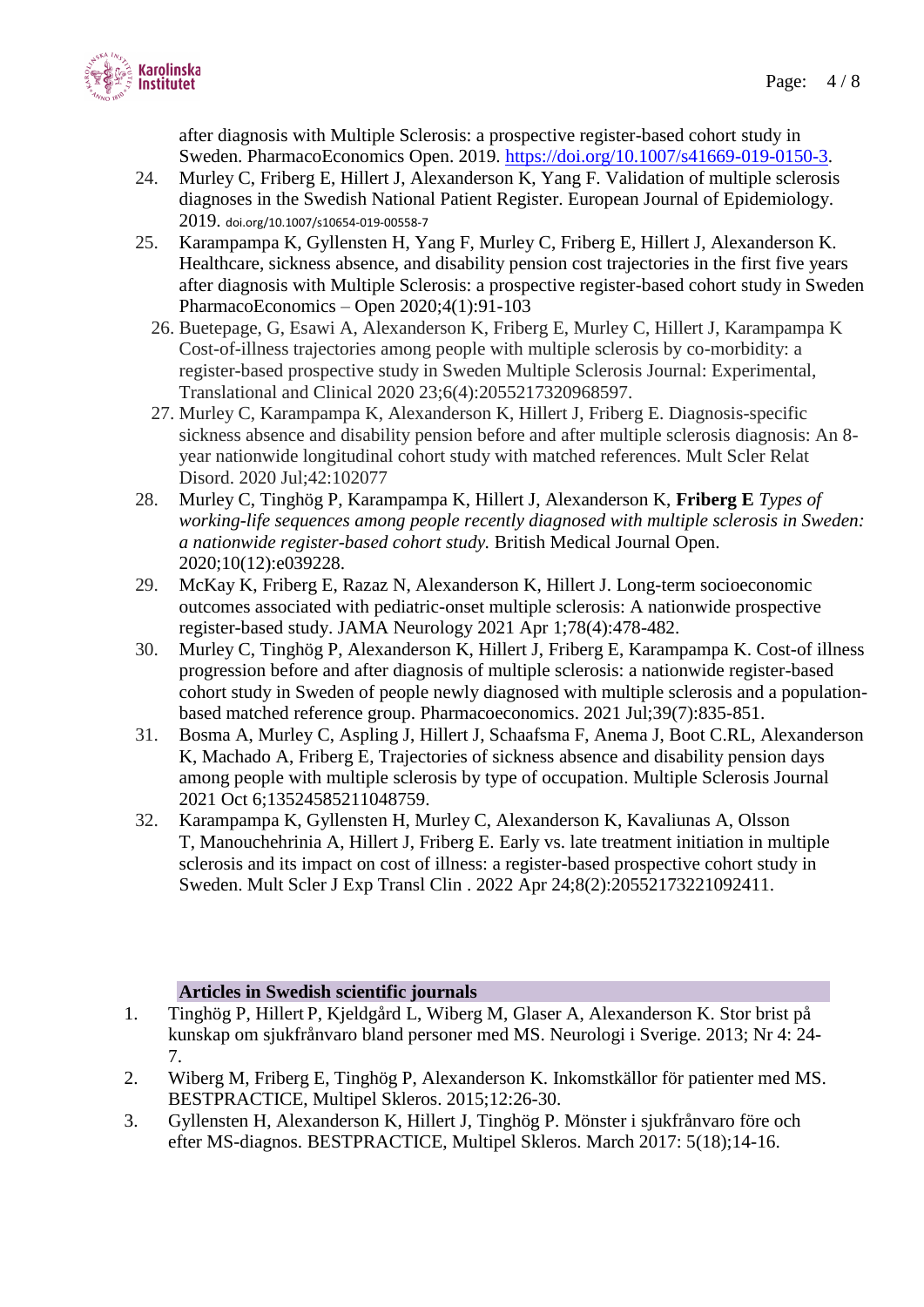

#### **Selection of abstracts accepted for publication at scientific conferences**

- 1. Tinghög P, Kjeldgård L, Hillert J, Alexanderson K. Sickness absence and disability pension among Multiple Sclerosis patients in Sweden. 28th Congress of the European Committee of Treatment and Research in Multiple Sclerosis (ECTRIMS); Lyon, France, 10-13 October 2012.
- 2. Tinghög P, Kjeldgård L, Hillert J, Alexanderson K. Sickness absence and disability pension among Multiple Sclerosis patients in Sweden. European Journal of Public Health, 22 suppl. 2, p.215. 5th European Public Health (EPH) Conference; Malta, 7-11 November 2012.
- 3. Tinghög P, Carstensen J, Glaser A, Hillert J, Alexanderson K. Influence of comorbidity on MS patients' risk for disability pension: a prospective, register-based cohort study. 29th Congress of the European Committee of Treatment and Research in Multiple Sclerosis (ECTRIMS); Copenhagen, Denmark, 2-5 October 2013.
- 4. Tinghög P, Carstensen J, Glaser A, Hillert J, Alexanderson K. Influence of comorbidity on MS patients' risk for disability pension. European Journal of Public Health 23, suppl. 2, p 45. 6th European Public Health (EPH) Conference; Brussels, Belgium, 13-16 November 2013.
- 5. Brenner P, Alexanderson K, Björkenstam C, Hillert J, Jokinen J, Mittendorfer-Rutz E, Tinghög P. Psychiatric diagnoses, medication and risk for disability pension in multiple sclerosis patients; a population-based register study. 2014 Joint ACTRIMS-ECTRIMS Meeting; Boston, USA, 10-13 September 2014.
- 6. Tinghög P, Alexanderson K, Wiberg M, Hillert J, Björkenstam C. How do MS patients' sickness absence and disability pension trajectories develop over time? A nationwide cohort study of 3 543 MS patients. 2014 Joint ACTRIMS-ECTRIMS Meeting; Boston, USA, 10-13 September 2014.
- 7. Wiberg M, Friberg E, Stenbeck M, Alexanderson K, Norlund A, Hillert J, Tinghög P. Sources and level of income among individuals with multiple sclerosis compared to others: A nationwide population-based study. 2014 Joint ACTRIMS-ECTRIMS Meeting; Boston, USA, 10-13 September 2014.
- 8. Tinghög P, Alexanderson K, Wiberg M, Hillert J, Björkenstam C. How do multiple sclerosis patients' sickness absence and disability pension level change over time? 7th European Public Health (EPH) Conference; Glasgow, UK, 19-22 November 2014.
- 9. Brenner P, Mittendorfer-Rutz E, Jokinen J, Alexanderson K, Hillert J. Tinghög Psychiatric drug prescription among multiple sclerosis patients before and after disability pension; a register study with matched controls. 23rd European Congress of Psychiatry; Vienna, Austria, 28-31 March 2015.
- 10. Danylaite Karrenbauer V, Brenner P, Hillert J, Tinghög P. Swedish MS register based study: the Symbol Digit Modalities Test as a predictor of work disability. American Academy of Neurology, 67th Annual Meeting; Washington DC, USA, 18-25 April 2015.
- 11. Kavaliunas A, Wiberg M, Tinghög P, Glaser A, Alexanderson K, Hillert J. Earnings and financial compensation from social security systems correlate strongly with disability for multiple sclerosis patients. 18th European Health Forum Gastein; Gastein Valley, Austria, 29 September – 2 October 2015.
- 12. Wiberg M, Friberg E, Palmer E, Tinghög P, Alexanderson K, Stenbeck M. Earnings among multiple sclerosis patients compared to individuals without MS, in total and for different educational levels and types of occupations - a longitudinal population-based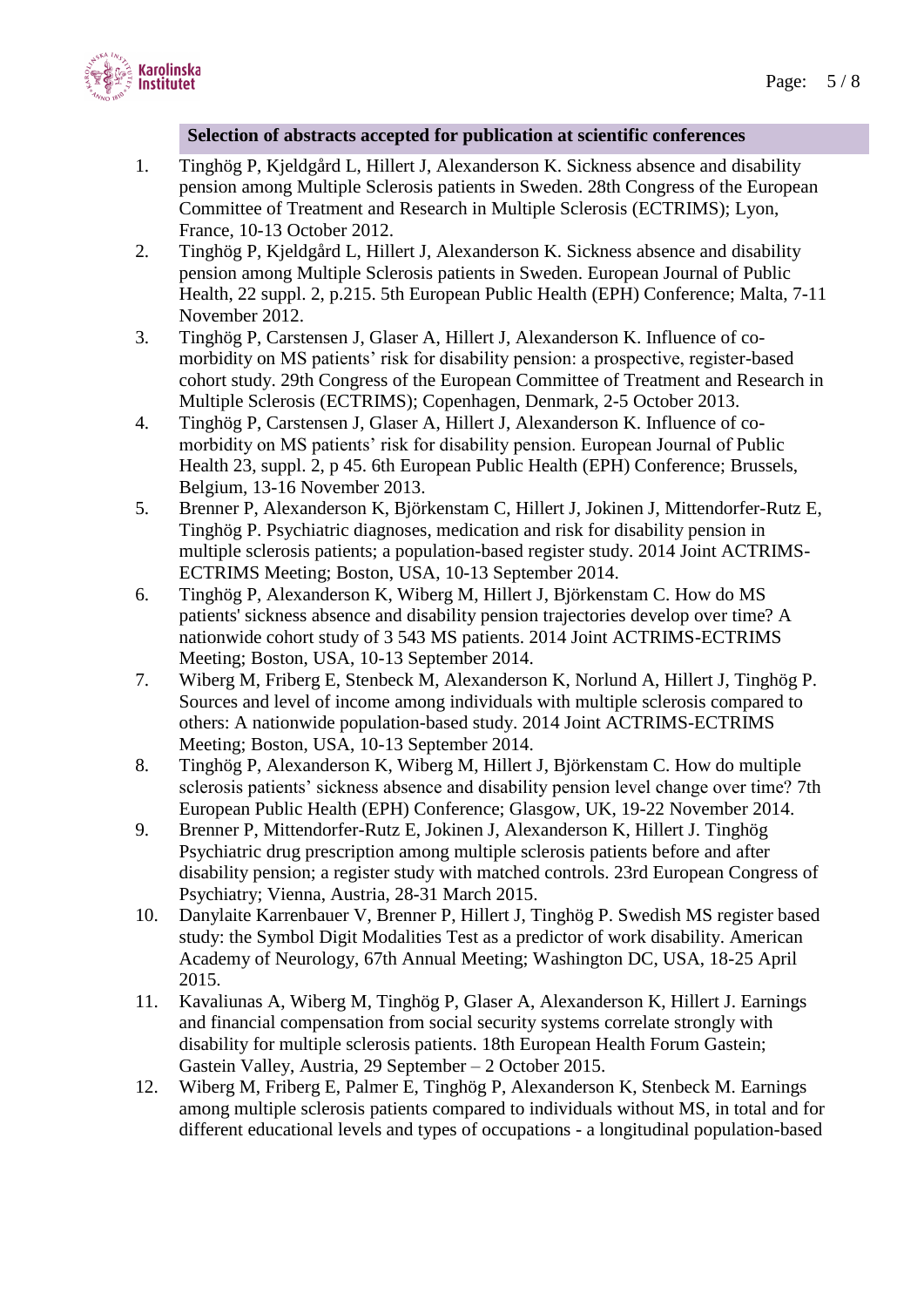

cohort study. 31st Congress of the European Committee of Treatment and Research in Multiple Sclerosis (ECTRIMS); Spain, 7-10 October, 2015.

- 13. Ernstsson O, Tinghög P, Alexanderson K, Hillert J, Burström K. Health-related quality of life in individuals with multiple sclerosis and an external validation of a method to map MSIS-29 on EQ-5D. 31st Congress of the European Committee of Treatment and Research in Multiple Sclerosis (ECTRIMS); Barcelona, Spain, 7-10 October, 2015.
- 14. Kavaliunas A, Wiberg M, Tinghög P, Glaser A, Alexanderson K, Hillert J. Earnings and financial compensation from social security systems correlate strongly with disability for multiple sclerosis patients. 31st Congress of the European Committee of Treatment and Research in Multiple Sclerosis (ECTRIMS); Barcelona, Spain, 7-10 October, 2015.
- 15. Gyllensten H, Wiberg M, Tinghög P, Norlund A, Friberg E, Ernstsson O, Alexanderson K. Costs of illness of multiple sclerosis in Sweden – a population-based register study. 31st Congress of the European Committee of Treatment and Research in Multiple Sclerosis (ECTRIMS); Barcelona, Spain, 7-10 October, 2015.
- 16. Fink K, Tinghög P, Wiberg A, Glaser A, Hillert J, Alexanderson K. Does multiple sclerosis influence women's fertility? 31st Congress of the European Committee of Treatment and Research in Multiple Sclerosis (ECTRIMS); Barcelona, Spain, 7-10 October, 2015.
- 17. Ernstsson O, Gyllensten H, Alexanderson K, Tinghög P, Friberg E, Norlund A. Cost of Illness of Multiple Sclerosis - A systematic review. 8th European Public Health (EPH) Conference; Milan, Italy, 14-17 October, 2015.
- 18. Gyllensten H, Wiberg M, Tinghög P, Norlund A, Friberg E, Ernstsson O, Alexanderson K. Costs of illness of multiple sclerosis in Sweden – a population-based register study. 18th Annual European Congress of the International Society for Pharmacoeconomic and Outcomes Research (ISPOR); Milan, Italy, 7-11 November, 2015.
- 19. Kavaliunas A, Danylaite Karrenbauer V, Gyllensten H, Manouchehrinia A, Glaser A, Alexanderson K, Hillert J. Income and cognitive impairment among multiple sclerosis patients. 32nd Congress of the European Committee for Treatment and Research in Multiple Sclerosis (ECTRIMS); London, The United Kingdom, 14-17 September 2016.
- 20. Kavaliunas A, Manouchehrinia A, Danylaite Karrenbauer V, Gyllensten H, Glaser A, Alexanderson K, Hillert J. Income among multiple sclerosis patients with different disease phenotypes. 32nd Congress of the European Committee for Treatment and Research in Multiple Sclerosis (ECTRIMS); London, The United Kingdom, 14-17 September 2016.
- 21. Gyllensten H, Wiberg M, Alexanderson K, Friberg E, Hillert J, Tinghög P. Comparing indirect costs of multiple sclerosis in three different years: A population-based study. 9th European Public Health (EPH) Conference; Vienna, Austria, 2016.
- 22. Gyllensten H. Costs of illness of multiple sclerosis (MS) in Sweden: What can we learn from national registers? Sjätte nationella hälsoekonomiska konferensen, Svensk Hälsoekonomisk Förening (SHEA); Linköping, Sweden, 14-15 March 2017.
- 23. Gyllensten H, Friberg E, Kavaliunas A, Hillert J, Alexanderson K, Tinghög P. Costs and disability among multiple sclerosis patients: A Swedish register-based study. 10th European Public Health (EPH) Conference; Stockholm, Sweden, 1-4 November 2017.
- 24. Murley C, Mogard O, Wiberg M, Alexanderson K, Karampampa K, Tinghög P. Disposable Income of people with Multiple Sclerosis over time: A nationwide registry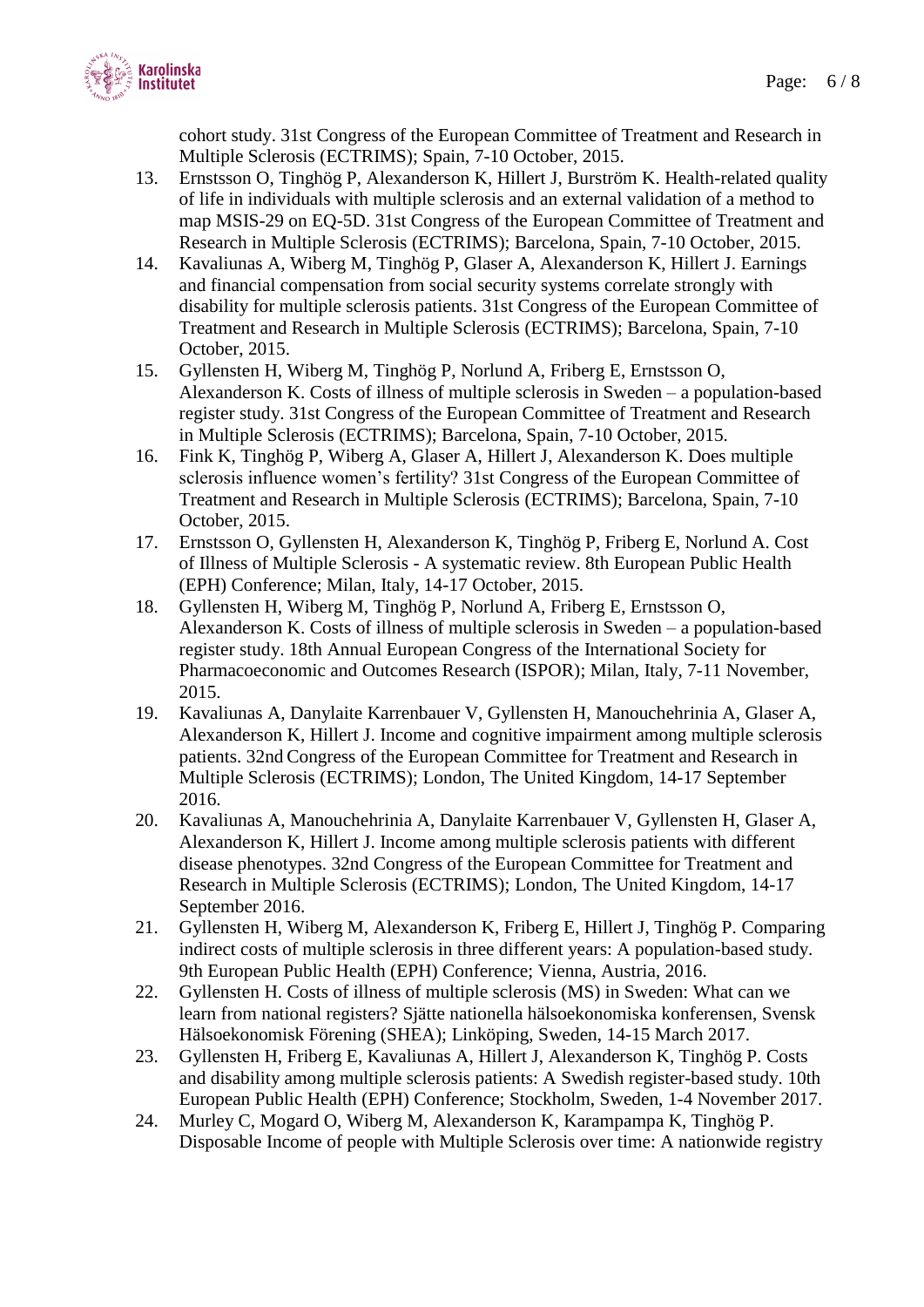study in Sweden. 10th European Public Health (EPH) Conference; Stockholm, Sweden, 1-4 November 2017.

- 25. Gyllensten H, Kavaliunas A, Hillert J, Alexanderson K, Tinghög P, Friberg E. Costs of illness progression for different multiple sclerosis phenotypes. 20th Annual European Congress of the International Society for Pharmacoeconomic and Outcomes Research (ISPOR); Glasgow, Scotland, 4-9 November 2017.
- 26. Kavaliunas A, Tinghög P, Friberg E, Olsson T, Alexanderson A, Hillert J, Danylaite Karrenbauer V. Cognitive function predicts work disability among multiple sclerosis patients. 7th Joint ECTRIMS-ACTRIMS Meeting; Paris, France, 25-28 October, 2017.
- 27. Karampampa K, Gyllensten H, Yang F, Murley C, Friberg E, Hillert J, Alexanderson K. Cost progression regarding healthcare, sickness absence, and disability pension among people newly diagnosed with MS: a register-based longitudinal study in Sweden estimating cost trajectories in four cohorts of incident cases over time. 34th Congress of the European Committee for Treatment and Research in Multiple Sclerosis (ECTRIMS); Berlin, Germany, 10-12 October 2018.
- 28. Murley C, Yang F, Gyllensten H, Alexanderson K, Friberg E. Disposable income trajectories of working-aged people with a multiple sclerosis diagnosis: a Swedish register-based cohort study. 34th Congress of the European Committee for Treatment and Research in Multiple Sclerosis (ECTRIMS); Berlin, Germany, 10-12 October 2018.
- 29. Kavaliunas A, Manouchehrinia A, Gyllensten H, Alexanderson K, Hillert J. Impact of early treatment initiation on personal income of multiple sclerosis patients. 34th Congress of the European Committee for Treatment and Research in Multiple Sclerosis (ECTRIMS); Berlin, Germany, 10-12 October 2018.
- 30. Karampampa K, Gyllensten H, Yang F, Murley C, Friberg E, Hillert J, Alexanderson K. Healthcare, sickness absence, and disability pension cost trajectories in five years following MS diagnosis: register-based prospective cohort studies in Sweden. 21st European congress of the International Society for Pharmacoeconomic and Outcomes Research (ISPOR); Barcelona, Spain, 10-14 November 2018.
- 31. Murley C, Friberg E, Hillert J, Alexanderson K, Yang F. Validation of the multiple sclerosis diagnosis codes of patients aged 16-64 years recorded in the Swedish National Patient Register in 2001-2013 by two sequential register-based casedefinition algorithms. 35th Congress of the European Committee for Treatment and Research in Multiple Sclerosis (ECTRIMS); Stockholm, Sweden, 11-13 September 2019.
- 32. Murley C, Karampampa K, Hillert J, Alexanderson K, Friberg E. Diagnosis-specific sickness absence and disability pension in the years before and after multiple sclerosis diagnosis: an 8-year nationwide cohort study with a matched reference group. 35th Congress of the European Committee for Treatment and Research in Multiple Sclerosis (ECTRIMS); Stockholm, Sweden, 11-13 September 2019.
- 33. Karampampa K, Gyllensten H, Murley C, Kavaliunas A, Alexanderson K, Manouchehrinia A, Hillert J, Olsson T, Friberg E. Disability and cost of illness trajectories among people with MS initiating early vs late with disease modifying MS therapies: a register-based study in Sweden. 35th Congress of the European Committee for Treatment and Research in Multiple Sclerosis (ECTRIMS); Stockholm, Sweden, 11-13 September 2019.
- 34. Bütepage G, Esawi A, Alexanderson K, Friberg E, MurleyC, HillertJ, Karampampa K. Cost trajectories of healthcare, sickness absence, and disability pension among newly diagnosed people with MS: A register-based longitudinal study in Sweden analysing